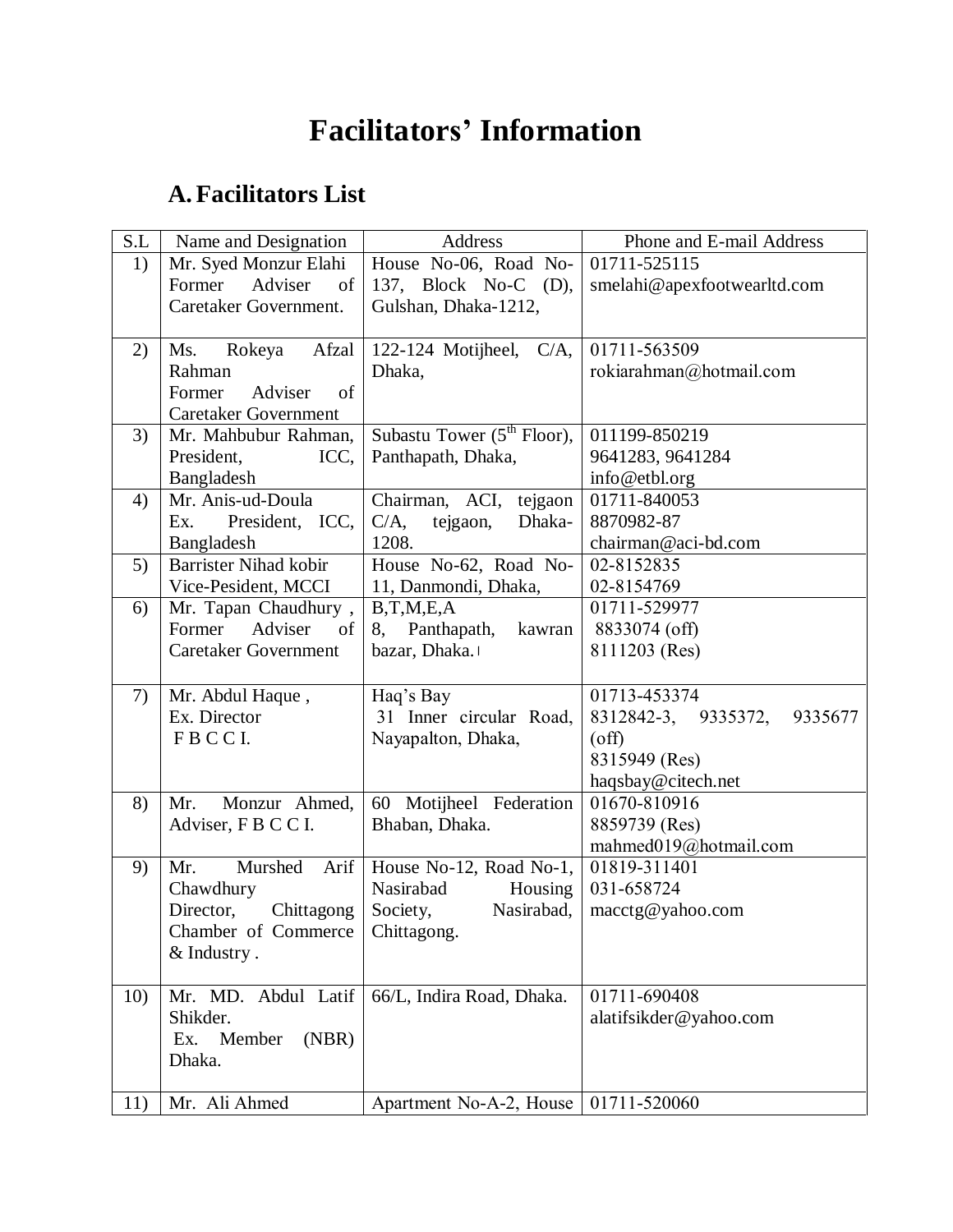|     | (NBR)<br>Ex.<br>Member<br>Dhaka.                                                                                                 | No-17, Road<br>No-96,<br>Gulshan, Dhaka                                                                 | aahmed48@gmail.com                                        |
|-----|----------------------------------------------------------------------------------------------------------------------------------|---------------------------------------------------------------------------------------------------------|-----------------------------------------------------------|
| 12) | Mr. Md. Shahab Uddin,<br>(NBR)<br>Ex.<br>Member<br>Dhaka.                                                                        | Flat No-5C, House No-46,<br>Road No-10A,<br>Dhanmondi (Residential<br>Area), Dhaka.                     | 01711-1256555<br>8118284<br>mshahab48@yahoo.com           |
| 13) | Khaja<br>Golam<br>Mr.<br>Sarwar,<br>Member<br>(NBR)<br>Ex.<br>Dhaka.                                                             | 10 Park Road, Apartment-<br>401, Baridara,<br>Dhaka-<br>1212.                                           | 01711-770200<br>8822297<br>khwajaghulamsarwar@gmail.com   |
| 14) | Faisal<br>Ahmed<br>Chawdhury<br>Ex. Secretary, Ministry<br>of Water Resource and<br>Commissioner,<br>Ex.<br>Custom House, Dhaka. | House-65, Appartment-A-<br>Road-1, Block-I,<br>2,<br>Bonani, Dhaka.                                     | 01713-038328<br>9873201 (Res)<br>acfaisal1944@hotmail.com |
| 15) | A.M. Munsur<br>Mr.<br>Ahmed, Ex. Member<br>(NBR) Dhaka.                                                                          | Road-43, House No-37/A,<br>Gulshan, Dhaka-12121.                                                        | 01713-102090<br>01730-024838<br>ammasrur@hotmail.com      |
| 16) | Mr. Shah Alam Khan<br>Ex.<br>Member<br>(NBR)<br>Dhaka.                                                                           | Flat No-B-3, House No-<br>20, Road No-16, Block<br>No-B, Banani, Dhaka-<br>1213.                        | 01711-302572<br>shahalamkhan678@gmail.com                 |
| 17) | Mr. Md. Abdul Mannan<br>Patowary,<br>Member<br>(NBR)<br>Ex.<br>Dhaka.                                                            | 73, kakrail, 8th Floor,<br>Room No-16, Dhaka.                                                           | 01732-635720<br>patwarimannan@yahoo.com                   |
| 18) | Rahman,<br>Ex. Member (NBR)                                                                                                      | Mr. Golam Mahbubur   House No-25, Apartment<br>No-G, Roae No-130,<br>Gulshan, Dhaka.                    | 9893056                                                   |
| 19) | Dr. Md. Zahurul Hoque.<br>Commissioner<br>Ex.<br>(NBR)                                                                           | Apartment No-B-5, House<br>Road<br>No-84,<br>$No-23$ ,<br><b>Block</b><br>$No-A$ ,<br>Bonani,<br>Dhaka. | 01713-424871<br>01670431155<br>johrul.hoque@gmail.com     |
| 20) | Mr. Udayan Barua Ex.<br>Additinal Commissoner<br>(NBR)                                                                           | 80/2, VIP Road, Kakrail,<br>1st Floor, Dhaka-1000.                                                      | 01711-179708<br>48319198<br>udbarua@gmail.com             |
| 21) | Mr. Md. Nasir Uddin,<br>Ex.<br>Member<br>(NBR)<br>Dhaka.                                                                         |                                                                                                         | 01916-970242                                              |